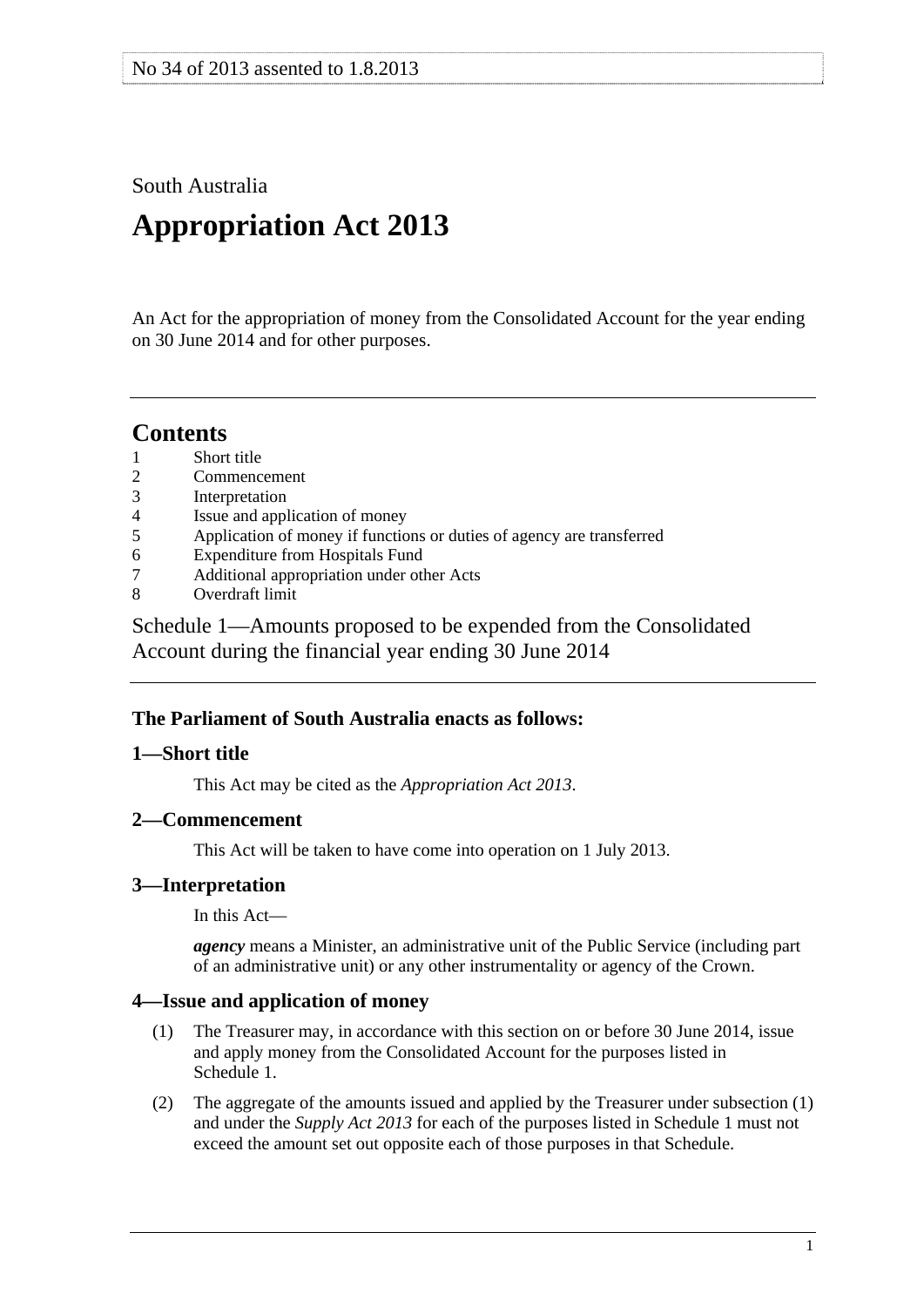<span id="page-1-0"></span> (3) Money may be issued and applied under [subsection \(1\)](#page-0-0) in respect of liabilities or financial commitments that were incurred or made before 1 July 2013.

#### **5—Application of money if functions or duties of agency are transferred**

If [Schedule 1](#page-1-0) appropriates money for an agency and—

- (a) some of the functions or duties of the agency are transferred to another agency; or
- (b) the agency is abolished or dissolved and some or all of its functions or duties become the functions or duties of another agency,

the Treasurer may apply part or all of that money to enable the responsible agency to carry out those functions or duties.

#### **6—Expenditure from Hospitals Fund**

The Treasurer may issue and apply money from the special deposit account known as the "Hospitals Fund" for the provision, maintenance, development and improvement of public hospitals and equipment used in public hospitals.

#### **7—Additional appropriation under other Acts**

Money may be appropriated, issued or applied under this Act in addition to any money that may be appropriated, issued or applied under any other Act.

#### **8—Overdraft limit**

The overdraft limit for the purposes of section 16(3) of the *[Public Finance and Audit](http://www.legislation.sa.gov.au/index.aspx?action=legref&type=act&legtitle=Public%20Finance%20and%20Audit%20Act%201987)  [Act 1987](http://www.legislation.sa.gov.au/index.aspx?action=legref&type=act&legtitle=Public%20Finance%20and%20Audit%20Act%201987)* is fifty million dollars.

# **Schedule 1—Amounts proposed to be expended from the Consolidated Account during the financial year ending 30 June 2014**

| Appropriation—Estimates of 2013-14                                            | <b>Estimate</b> |
|-------------------------------------------------------------------------------|-----------------|
| <b>Operating Purpose</b>                                                      |                 |
| Arts SA                                                                       | \$132 559 000   |
| Attorney-General's Department                                                 | \$85 898 000    |
| Administered Items for the Attorney-General's Department                      | \$107 276 000   |
| <b>Auditor-General's Department</b>                                           | \$16 016 000    |
| <b>Courts Administration Authority</b>                                        | \$89 348 000    |
| Defence SA                                                                    | \$16 482 000    |
| Department for Communities and Social Inclusion                               | \$1 040 343 000 |
| Administered Items for the Department for Communities and Social<br>Inclusion | \$179 118 000   |
| Department for Correctional Services                                          | \$228 250 000   |
| Department for Education and Child Development                                | \$2 777 471 000 |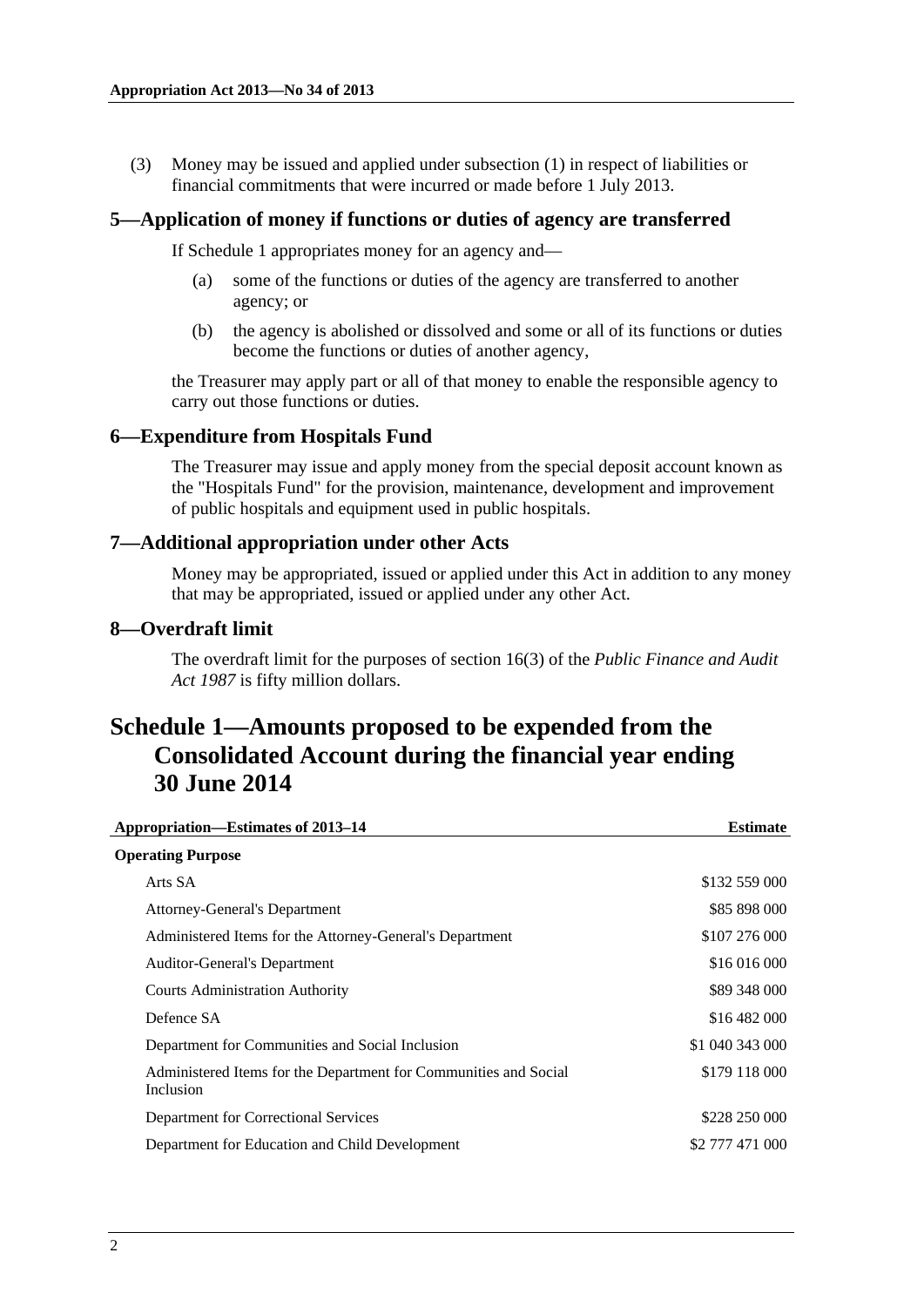#### **No 34 of 2013—Appropriation Act 2013**

Amounts proposed to be expended from the Consolidated Account during the financial year ending 30 June 2014—Schedule 1

| Appropriation-Estimates of 2013-14                                                                  | <b>Estimate</b>  |
|-----------------------------------------------------------------------------------------------------|------------------|
| Administered Items for the Department for Education and Child<br>Development                        | \$228 818 000    |
| Department for Health and Ageing                                                                    | \$2 922 158 000  |
| Department for Manufacturing, Innovation, Trade, Resources and Energy                               | \$82 477 000     |
| Administered Items for the Department for Manufacturing, Innovation,<br>Trade, Resources and Energy | \$1 325 000      |
| Department of Environment, Water and Natural Resources                                              | \$184 701 000    |
| Administered Items for the Department of Environment, Water and Natural<br>Resources                | \$19 361 000     |
| Department of Further Education, Employment, Science and Technology                                 | \$427 976 000    |
| Department of Planning, Transport and Infrastructure                                                | \$263 768 000    |
| Administered Items for the Department of Planning, Transport and<br>Infrastructure                  | \$14 790 000     |
| Department of Primary Industries and Regions                                                        | \$77 136 000     |
| Administered Items for the Department of Primary Industries and Regions                             | \$3 516 000      |
| Department of the Premier and Cabinet                                                               | \$95 827 000     |
| Administered Items for the Department of the Premier and Cabinet                                    | \$7 930 000      |
| Department of Treasury and Finance                                                                  | \$61 572 000     |
| Administered Items for the Department of Treasury and Finance                                       | \$1 702 329 000  |
| Electoral Commission of South Australia                                                             | \$12 588 000     |
| House of Assembly                                                                                   | \$8 615 000      |
| <b>Independent Gambling Authority</b>                                                               | \$1 691 000      |
| Joint Parliamentary Services                                                                        | \$11 012 000     |
| Legislative Council                                                                                 | \$5 575 000      |
| Minister for Tourism                                                                                | \$4 565 000      |
| South Australia Police                                                                              | \$713 028 000    |
| Administered Items for South Australia Police                                                       | \$173 000        |
| South Australian Tourism Commission                                                                 | \$50 515 000     |
| State Governor's Establishment                                                                      | \$3 456 000      |
| <b>Total Operating Purpose</b>                                                                      | \$11 577 663 000 |
| <b>Equity Contributions</b>                                                                         |                  |
| Department for Correctional Services                                                                | \$13 125 000     |
| Department for Health and Ageing                                                                    | \$99 070 000     |
| Department for Manufacturing, Innovation, Trade, Resources and Energy                               | \$6 930 000      |
| Department of Further Education, Employment, Science and Technology                                 | \$60 997 000     |
| Department of Planning, Transport and Infrastructure                                                | \$483 628 000    |
| Joint Parliamentary Services                                                                        | \$2 903 000      |
| <b>Total Equity Contributions</b>                                                                   | \$666 653 000    |